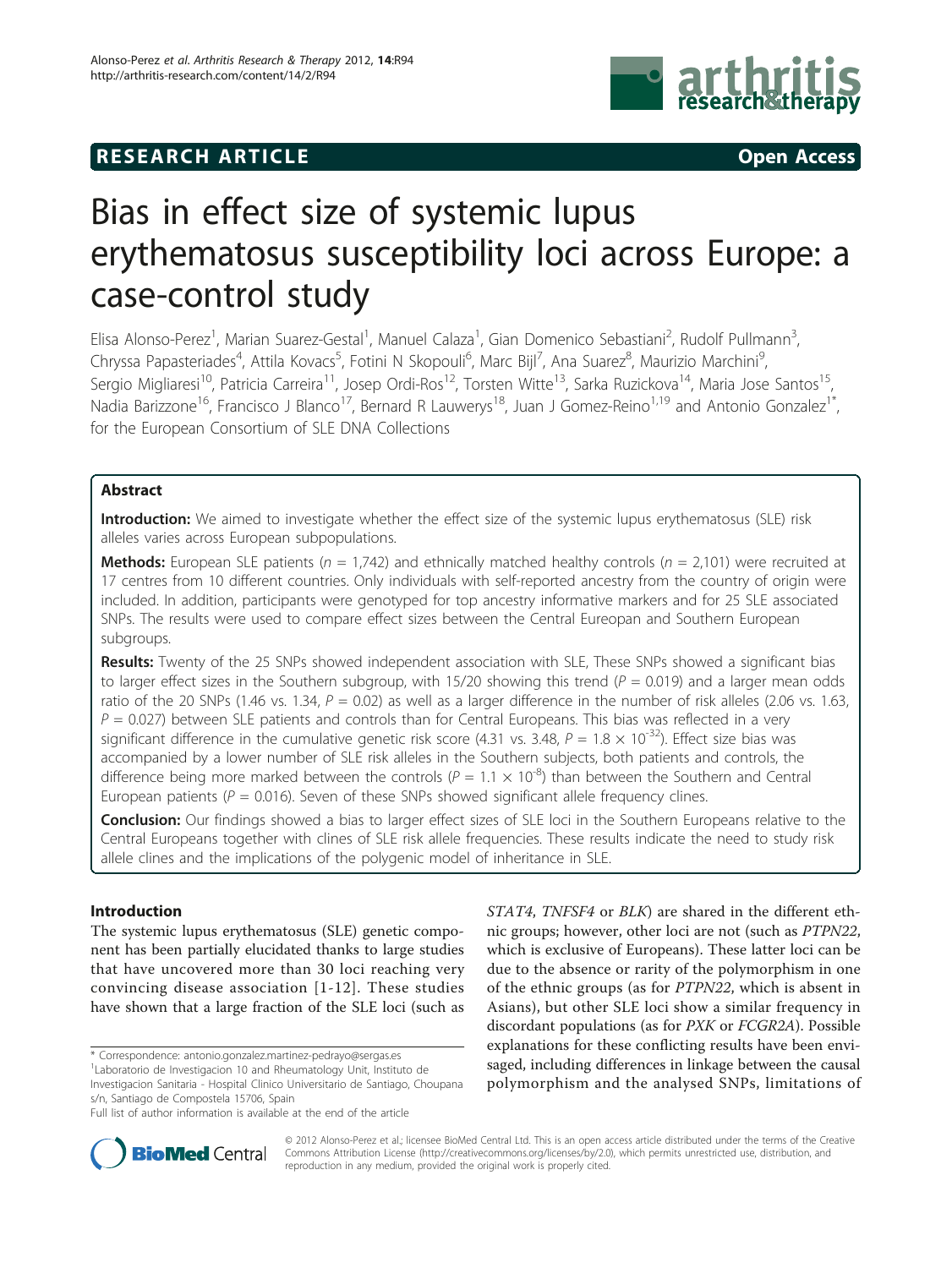study design, or differences in the interactions with other genetic loci or with environmental exposures [\[13](#page-11-0)].

Gene-gene interaction could be behind the observation that SLE loci show variability in effect sizes in function of the genetic background. For example, the Amerindian genetic background is associated with a higher effect size of several SLE loci in Hispanics [[14\]](#page-11-0). We wondered whether genetic heterogeneity of this type could exist among European subjects. Support for this hypothesis is provided by the recent evidence of differences in SLE clinical features among Europeans [[15](#page-11-0)-[17\]](#page-11-0) and by opposed results of SLE association with PDCD1 [[18,19](#page-11-0)]. Notably, these two observations showed a North-South axis of variations, which is the main axis of European population differentiation [[20](#page-11-0)-[23\]](#page-11-0).

Our study included 25 top-associated SNPs in the better known SLE loci studied in 1,742 patients with SLE and in 2,101 controls from 17 collections recruited in 10 European countries, each of them with homogeneous local ancestry. The results showed a bias to larger effect sizes of the risk alleles in the Southern Europeans relative to the Central Europeans. We also found clines of risk allele frequencies.

# Materials and methods

## Patient data

We used DNA samples from European SLE patients and ethnically matched healthy controls recruited at 17 centres from 10 different countries (Table [1](#page-2-0)). Most of these samples have already been described [[24,25\]](#page-11-0). Each recruiting centre was asked for about 100 patients with SLE according to the revised American College of Rheumatology classification criteria [[26\]](#page-11-0) and for about 100 controls, producing a total of 1,742 cases and 2,101 controls. Only individuals with self-reported ancestry from the country of origin were included. All participants gave their written informed consent to participate and the study was approved by the relevant ethics committees.

# Genotyping

DNA samples were amplified in a multiplex PCR with the KAPA2G fast HotStart (Kapa Biosystems, Woburn, MA, USA) in a final volume of 10 μl (20 ng genomic DNA), using 3 mM  $MgCl<sub>2</sub>$  and 0.2 µM each primer. Products were purified by Exo-SAP digestion with exonuclease I (Epicentre, Madison, WI, USA) and shrimp alkaline phosphatase (GE Healthcare, Barcelona, Spain). Subsequently, single-base extension reactions were performed with the SNaPshot Multiplex kit (Applied Biosystems, Foster City, CA, USA). The genotyping call rate success of the newly studied SNPs was 99.12%. Sequences of primers and probes are available from the authors upon request.

#### Selection of SNPs

Six ancestry informative markers (AIMs) were selected (see Table S1 in Additional file [1\)](#page-9-0). Three of these are the most informative AIMs in differentiating Northern Europeans from Southern Europeans according to a large study [[22\]](#page-11-0). Another two AIMs are the most informative for East-West place of origin according to the same study [[22](#page-11-0)].  $rs12913832$  is a SNP associated with large differences in frequency across Europe and unrelated to the previous [\[23\]](#page-11-0). In addition, we used genotype data from another 25 SNPs tagging 22 SLE loci reported in large European studies (see Table S1 in Additional file [1\)](#page-9-0). These included nine SNPs in nine SLE loci we had already replicated and that made up the first phase of the current study [[24\]](#page-11-0). We selected 14 additional SNPs for *de novo* genotyping in our samples. These SNPs were the top SLE-associated SNPs in large previous studies [\[2](#page-10-0),[3,7,](#page-10-0)[27,28\]](#page-11-0). Not all of them have reached a genome-wide association level, but they are considered solid because they were found in large studies and with an odds ratio (OR) of the risk allele  $> 1.15$  in at least one study. These 14 SNPs together with two IRF5 SNPs we had already studied [[25\]](#page-11-0) made up the 16 SNPs included in the second phase of our study.

#### Statistical analysis

Analysis of results was based on R and Statistica 7.0 (StatSoft, Tulsa, OK, USA). Conformity with Hardy-Weinberg equilibrium was tested in control samples. Allele frequencies of the AIMs were compared between patients and controls from each collection with  $2 \times 2$ contingency tables. We created a global score by sample collection for the North-South axis of European population differentiation (N/S score) with the allele frequencies of the AIMs. First, we defined AIM allele frequencies as a function of the allele more common in Northern European populations. The most informative, nonredundant three AIMs were then selected. Finally, as a normalisation step we rescaled the frequencies from each of these three AIMs to 0 to 100%. This was done by considering 0% the frequency in the sample collection where it was less abundant and 100% the frequency where it was most abundant. The rescaled values of the three AIMs were averaged to obtain a combined normalised unique score for each collection.

Case-control allele frequencies were compared with fixed-effects and random-effects models stratifying by sample collection. For the fixed-effect model, the Mantel-Haenszel approach was used. For the random-effect model, an inverse variance meta-analysis approach was followed. Heterogeneity of effect sizes was evaluated with the inconsistency parameter  $I^2$  derived from the Cochran Q statistic. A high, moderate and low level of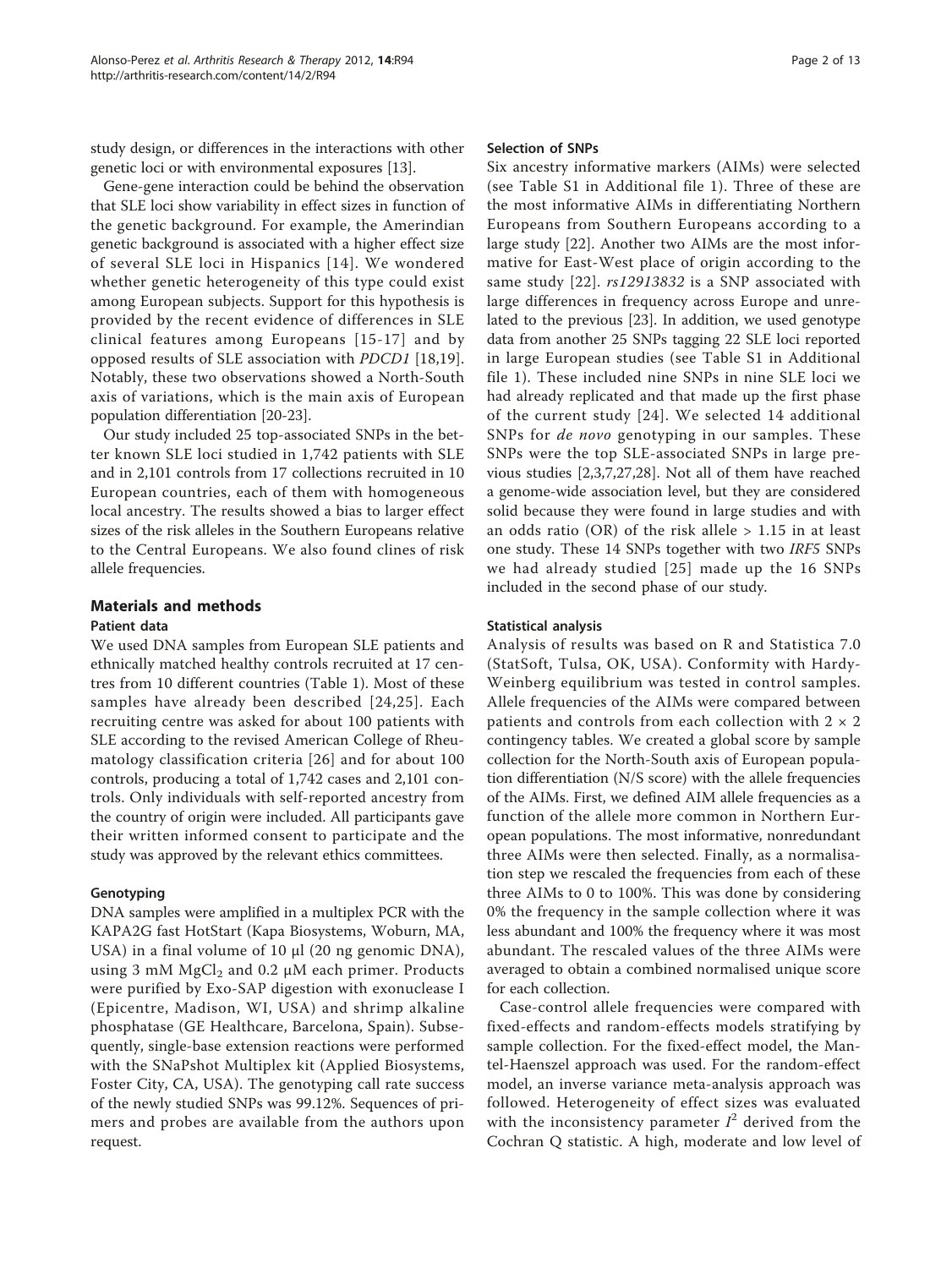| Collection <sup>a</sup> | DNA sample |            | Women (%) |            | AIM frequency (%) |          |           | N/S score |
|-------------------------|------------|------------|-----------|------------|-------------------|----------|-----------|-----------|
|                         | Control    | <b>SLE</b> | Control   | <b>SLE</b> | rs12913832        | rs382259 | rs6730157 |           |
| <b>NL</b>               | 180        | 104        | 59.4      | 86.5       | 83.0              | 77.6     | 72.5      | 100.0     |
| <b>BE</b> b             | 106        | 147        | 93.5      | 90.5       |                   |          |           |           |
| DE                      | 95         | 90         | n.a.      | 90         | 77.9              | 68.1     | 56.9      | 80.5      |
| $CZ^b$                  | 100        | 101        | 32        | 85.1       |                   |          |           |           |
| SK                      | 93         | 94         | 93.5      | 91.5       | 72.8              | 63.8     | 39.4      | 64.4      |
| <b>HU</b>               | 95         | 95         | 48.4      | 90.4       | 63.4              | 59.6     | 39.0      | 54.9      |
| ES, LCG                 | 145        | 88         | 82.9      | 92         | 35.4              | 67.4     | 45.3      | 47.6      |
| ES, OVD                 | 200        | 147        | 69        | 91.8       | 30.5              | 70.4     | 45.4      | 47.2      |
| ES, SCQ                 | 95         | 109        | 48.4      | 96         | 35.1              | 68.2     | 41.3      | 46.0      |
| ES, BCN                 | 97         | 90         | 52.6      | 91.1       | 32.6              | 63.2     | 41.6      | 40.5      |
| ES, MAD                 | 281        | 92         | 68.8      | 91.3       | 33.1              | 61.9     | 42.3      | 40.0      |
| PT                      | 97         | 100        | 91.3      | 95.3       | 28.7              | 60.7     | 39.1      | 34.6      |
| IT, MXP                 | 106        | 129        | 42.5      | 86.8       | 47.6              | 49.1     | 19.8      | 26.2      |
| IT, ROM                 | 102        | 84         | 55.9      | 89.7       | 38.2              | 51.9     | 15.3      | 20.3      |
| GR, AUMS                | 100        | 95         | 92        | 91.6       | 36.0              | 44.0     | 13.4      | 11.3      |
| IT, NAP                 | 109        | 79         | 100       | 90.1       | 38.6              | 42.2     | 10.0      | 9.6       |
| GR, EH                  | 100        | 98         | 67        | 86.7       | 36.7              | 38.0     | 13.5      | 6.8       |

<span id="page-2-0"></span>Table 1 Sample collections, proportion of women, frequencies of the three more informative AIMs and North/South score

Collections are in descending order of N/S score. <sup>a</sup>Collections from: University Medical Center Groningen, The Netherlands (NL); Université Catholique de Louvain, Belgium (BE); Hannover Medical School, Germany (DE); Institute of Rheumatology, The Czech Republic (CZ); Martin Faculty Hospital, Slovakia (SK); Albert Szent-Györgyi Medical and Pharmaceutical Centre, Hungary (HU); Complexo Hospitalario Universitario A Coruña, Spain (ES, LCG); Hospital Universitario Central de Asturias, Spain (ES, OVD); Hospital Clinico Universitario de Santiago, Spain (ES, SCQ); Hospital Val d'Hebron of Barcelona, Spain (ES, BCN); Hospital 12 de Octubre, Madrid, Spain (ES, MAD); Hospital Garcia de Orta, Almada, Portugal (PT); University of Milan and Fondazione IRCCS Ospedale Maggiore Policlinico from Milan, Italy (IT, MXP), Ospedale S. Camillo - Forlanini from Roma, Italy (IT, ROM); Athens University Medical School, Athens, Greece (GR, AUMS); Second University of Naples, Italy (IT, NAP); and Evangelismos Hospital, Athens, Greece (GR, EH). <sup>b</sup>These two collections were not analysed further because of differences in AIM frequencies between cases and controls.

inconsistency was attributed to levels of  $I^2$  over 75%, 50% and 25%, respectively, as described previously [\[29\]](#page-11-0).

Distributions of ORs in Central European and Southern European populations were compared with the binomial distribution. Geometric mean  $(G_{mean})$  values of the ORs were obtained and compared. The sum of SLE risk alleles was obtained for the 20 SNPs showing independent association with SLE. The sum of genetic risk scores (GRSs) was also calculated for the same 20 SNPs. The total GRS for each patient with SLE was the sum of the products of the natural logarithm of the OR by the number of risk alleles at each locus that was carried by this patient. The ORs used to calculate GRS were the specific Mantel-Haenszel ORs for the corresponding European subgroup. The  $G_{\text{mean}}$  OR, mean of sum of risk alleles and mean cumulative GRS values were compared between groups with Student t tests. Correlation between the N/S score and sum of risk alleles or the mean of the natural logarithm of the OR was analysed with the weighted Pearson correlation coefficient. The threshold for significance was set at  $P \leq 0.05$ .

# Results

#### Analysis of population differentiation

Our study included samples from 1,742 patients with SLE and 2,101 healthy controls recruited in 17 centres (Table 1). Recruiters at each centre asked the patients and the controls for their ancestry, and only those reporting uniform known ancestry from the respective country were included. In addition, we checked with six top AIMs informative for European population differentiation whether there were differences between cases and controls from each recruitment centre. Five of the six AIMs provided completely independent information (pairwise  $r^2$  between them < 0.03) - only  $rs6730157$  and rs4988235 were redundant ( $r^2 = 0.85$ ). This analysis showed significant differences in the samples from two collections, the Czech Republic and Belgium. Consequently, these two collections of samples were discarded from all subsequent analyses.

Next, we divided the remaining 15 collections following the major axis of European population differentiation, the North-South axis. According to previous studies we expected two groups [[20-22\]](#page-11-0): one with all samples from Central Europe, with samples from the Netherlands, Germany, Hungary and Slovakia (383 patients with SLE and 463 healthy controls); and a second with all samples from Portugal, Spain, Italy and Greece (1,111 patients and 1,432 controls). The AIM frequencies in samples from each collection were congruent with this division (Table 1). We obtained the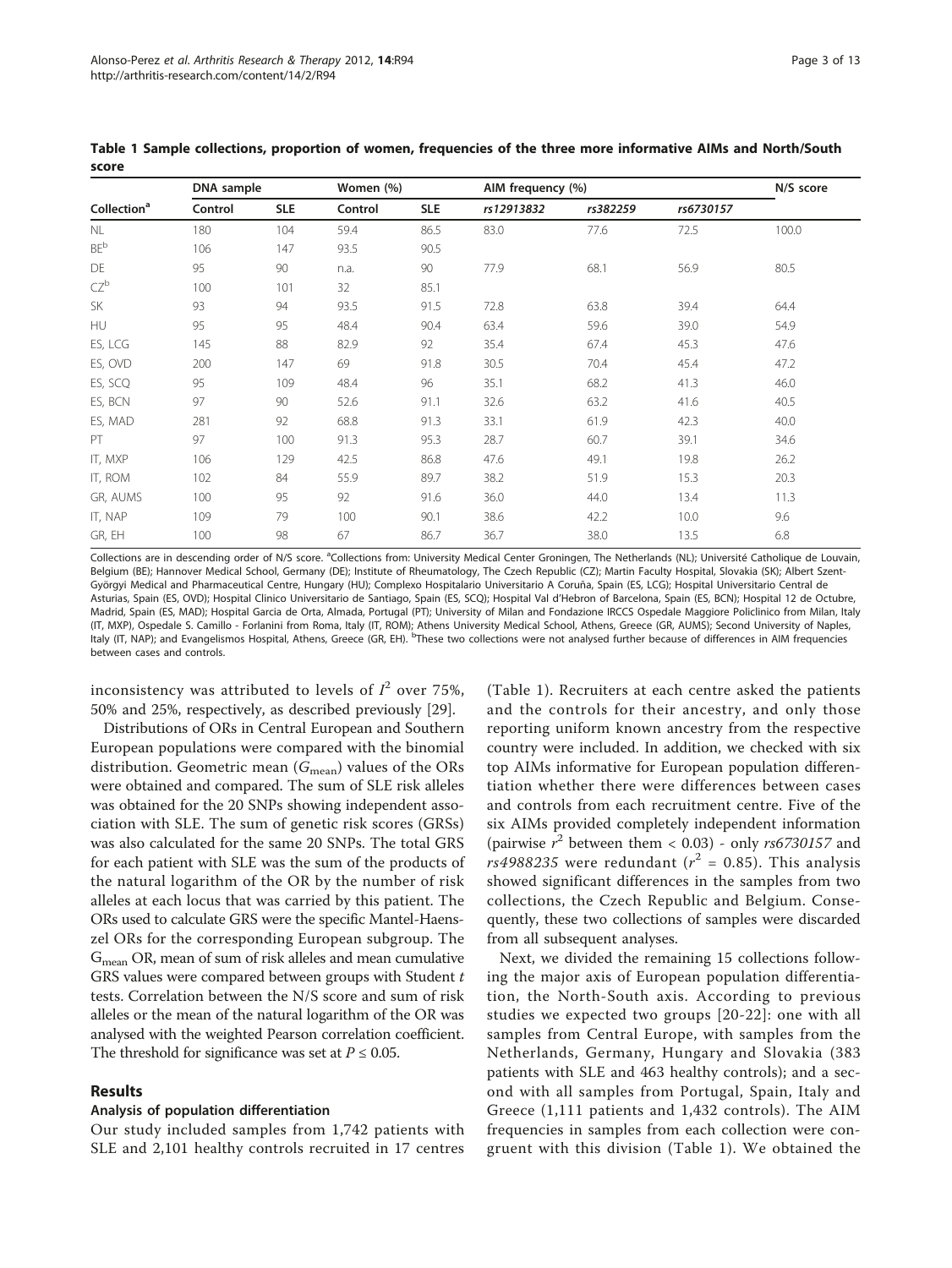N/S score (for the place of each collection on the North-South axis), which was as expected from geographical distribution and previous studies [\[20](#page-11-0)-[22\]](#page-11-0) and was in agreement with the division we made (Table [1](#page-2-0)).

#### Nine SLE susceptibility loci with a Southern bias

We have already replicated association of top SNPs in nine SLE susceptibility loci in the samples included in this study (Table 2) [\[24\]](#page-11-0). When these SNPs were analysed separately in the two subgroups, Central European and Southern European, we found a bias for stronger association in the latter (Figure [1A](#page-4-0)). This bias was observed in eight of the nine SNPs. This distribution is significantly different from that expected by chance  $(P = 0.039)$ , and was observed with the Mantel-Haenszel OR (Figure [1A](#page-4-0)) and with the random-effect meta-analysis OR (see Figure S1 in Additional file [1\)](#page-9-0). Mantel-Haenszel analysis was preferred because none of the 18 analyses showed high heterogeneity and only three showed a moderate level of

#### Table 2 Association results of the 25 systemic lupus erythematosus SNPs

|                              | <b>Mantel-Haenszel analysis</b>           |                        |                          |  |  |
|------------------------------|-------------------------------------------|------------------------|--------------------------|--|--|
| SNP (locus)                  | OR (95% CI)                               | P value                | Reference                |  |  |
| rs1143679 (ITGAM)            | 1.70 (1.50 to 1.93)                       | $5.16 \times 10^{-17}$ | $[24]$                   |  |  |
| rs7574865 (STAT4)            | 1.52 (1.36 to 1.70)                       | $6.11 \times 10^{-14}$ | $[24]$                   |  |  |
| rs13277113 (C8orf13-BLK)     | 1.34 (1.20 to 1.50)                       | $1.33 \times 10^{-7}$  | $[24]$                   |  |  |
| rs2304256 (TYK2)             | 1.32 (1.18 to 1.47) $1.17 \times 10^{-6}$ |                        | $[24]$                   |  |  |
| rs17435 (MECP2) <sup>a</sup> | $1.27$ (1.11 to 1.45)                     | $5.57 \times 10^{-4}$  | $[24]$                   |  |  |
| rs10798269 (1g25.1)          | $1.25$ (1.11 to 1.39)                     | $6.12 \times 10^{-5}$  | $[24]$                   |  |  |
| rs17266594 (BANK1)           | 1.23 (1.10 to 1.37)                       | $1.92 \times 10^{-4}$  | $[24]$                   |  |  |
| rs4963128 (KIAA1542)         | 1.19 (1.08 to 1.32) $1.31 \times 10^{-3}$ |                        | $[24]$                   |  |  |
| rs6445975 (PXK)              | 1.15 (1.03 to 1.27)                       | 0.02                   | $[24]$                   |  |  |
| rs3131379 (MSH5)             | 2.25 (1.89 to 2.68)                       | $6.41 \times 10^{-20}$ | $\overline{\phantom{0}}$ |  |  |
| rs2187668 (HLA-DQA1)         | 2.17 (1.88 to 2.51)                       | $1.09 \times 10^{-25}$ | $\overline{a}$           |  |  |
| rs10488631 (IRF5)            | 2.00 (1.73 to 2.32)                       | $8.38 \times 10^{-21}$ | $[25]$                   |  |  |
| rs2230926 (TNFAIP3)          | 1.99 (1.60 to 2.47)                       | $2.54 \times 10^{-10}$ | $\frac{1}{2}$            |  |  |
| rs729302 (IRF5)              | 1.35 (1.20 to 1.49)                       | $1.70 \times 10^{-7}$  | $[25]$                   |  |  |
| rs2476601 (PTPN22)           | 1.34 (1.13 to 1.60)                       | $9.15 \times 10^{-4}$  | $\frac{1}{2}$            |  |  |
| rs5754217 (UBE2L3)           | $1.26$ (1.13 to 1.42)                     | $7.30 \times 10^{-5}$  | $\overline{a}$           |  |  |
| rs2205960 (TNFSF4)           | 1.25 (1.11 to 1.40)                       | $1.32 \times 10^{-4}$  | $\overline{a}$           |  |  |
| rs6920220 (TNFAIP3)          | 1.21 (1.07 to 1.37)                       | $2.25 \times 10^{-3}$  | i,                       |  |  |
| rs844644 (TNFSF4)            | 1.19 (1.08 to 1.32)                       | $7.22 \times 10^{-4}$  | i,                       |  |  |
| rs1801274 (FCGR2A)           | 1.18 (1.07 to 1.30)                       | $1.27 \times 10^{-3}$  | $\overline{a}$           |  |  |
| rs573775 (ATG5)              | 1.17 (1.05 to 1.31)                       | $4.35 \times 10^{-3}$  | $\overline{\phantom{0}}$ |  |  |
| rs10156091 (ICA1)            | 1.09 (0.93 to 1.28)                       | 0.3                    |                          |  |  |
| rs4240671 (XKR6)             | 1.09 (0.98 to 1.19)                       | 0.1                    |                          |  |  |
| rs2667978 (LYN)              | 1.06 (0.94 to 1.19)                       | 0.3                    |                          |  |  |
| rs6922466 (PERP)             | 1.02 (0.91 to 1.14)                       | 0.8                    |                          |  |  |

The first nine SNPs were analysed in the first phase of the study and the remaining 16 in the second. Results of Mantel-Haenszel analysis are shown. All odds ratios (ORs) are expressed for the risk allele. Analyses of some of the SNPs in these samples have already been reported [\[24,25](#page-11-0)]. CI, confidence interval. <sup>a</sup>Analysis performed only in women because the locus is in the X chromosome.

inconsistency. It should be noted that none of the SNPs taken individually was significantly different between the two groups.

#### Association analysis of additional SLE loci

We wanted to assess whether the bias found was a general phenomenon of SLE loci. We therefore selected 16 SNPs identifying other SLE genetic loci in Europeans [[2,3,7](#page-10-0)[,27,28](#page-11-0)]. All of the SNPs were genotyped successfully and all were in Hardy-Weinberg equilibrium when analysed by collection (the two IRF5 SNPs have already been studied in a fraction of the samples [[25](#page-11-0)]). The combined data showed significant differences between SLE cases and controls for 12 SNPs (Table 2). All of the significant differences were in the same direction as originally reported. Only four SNPs were similar in cases and controls, so they were excluded from further analysis. To avoid redundancy, we checked with conditional logistic regression whether the two associated SNPs in IRF5, TNFAIP3, TNFSF4 or the two SNPs in the HLA (rs2187668 and rs3131379) contributed independently to the association. One of the TNFSF4 SNPs (rs844644) showed no association when conditioned in the other TNFSF4 SNP ( $P = 0.072$ ), and therefore was no longer considered. On the contrary, the two IRF5, the two TNFAIP3 and the two HLA SNPs remained associated and were included in the following analyses.

Stratification of the SLE patients and controls in Central Europeans and Southern Europeans showed that two of the 11 SNPs ( $rs3131379$  in *MSH5*,  $P = 0.003$ ; and  $rs2187668$  in HLA-DQA1,  $P = 0.046$ ) were significantly more associated in the Southern subgroup than in the Central European subgroup in the Mantel-Haenszel meta-analysis (Figure [1B\)](#page-4-0); but none was significantly different in the random-effects meta-analysis (see Figure S2 in Additional file [1\)](#page-9-0). The Mantel-Haenszel meta-analysis was favoured because none of the 22 analyses showed high inconsistency and only five showed a moderate level. In total, seven of the 11 associated SNPs were numerically more associated in the Southern European subgroup (Figure [1B\)](#page-4-0). Only three SNPs were more associated in the Central Europeans (rs573775 in ATG5, rs729302 in IRF5, and rs5754217 in UBE2L3) and one was equally associated in the two subgroups (rs2205960 in TNFSF4), but none of these differences were significant.

Southern bias for all of the SLE-associated SNPs together When the 20 SNPs (nine from the first phase and 11 from the second) that have shown independent association in our samples were considered together, a bias towards a stronger association in the Southern subgroup was observed both as a significant deviation of the OR from a random binomial distribution ( $P = 0.019$ ) and as a significant difference between the OR means, which was larger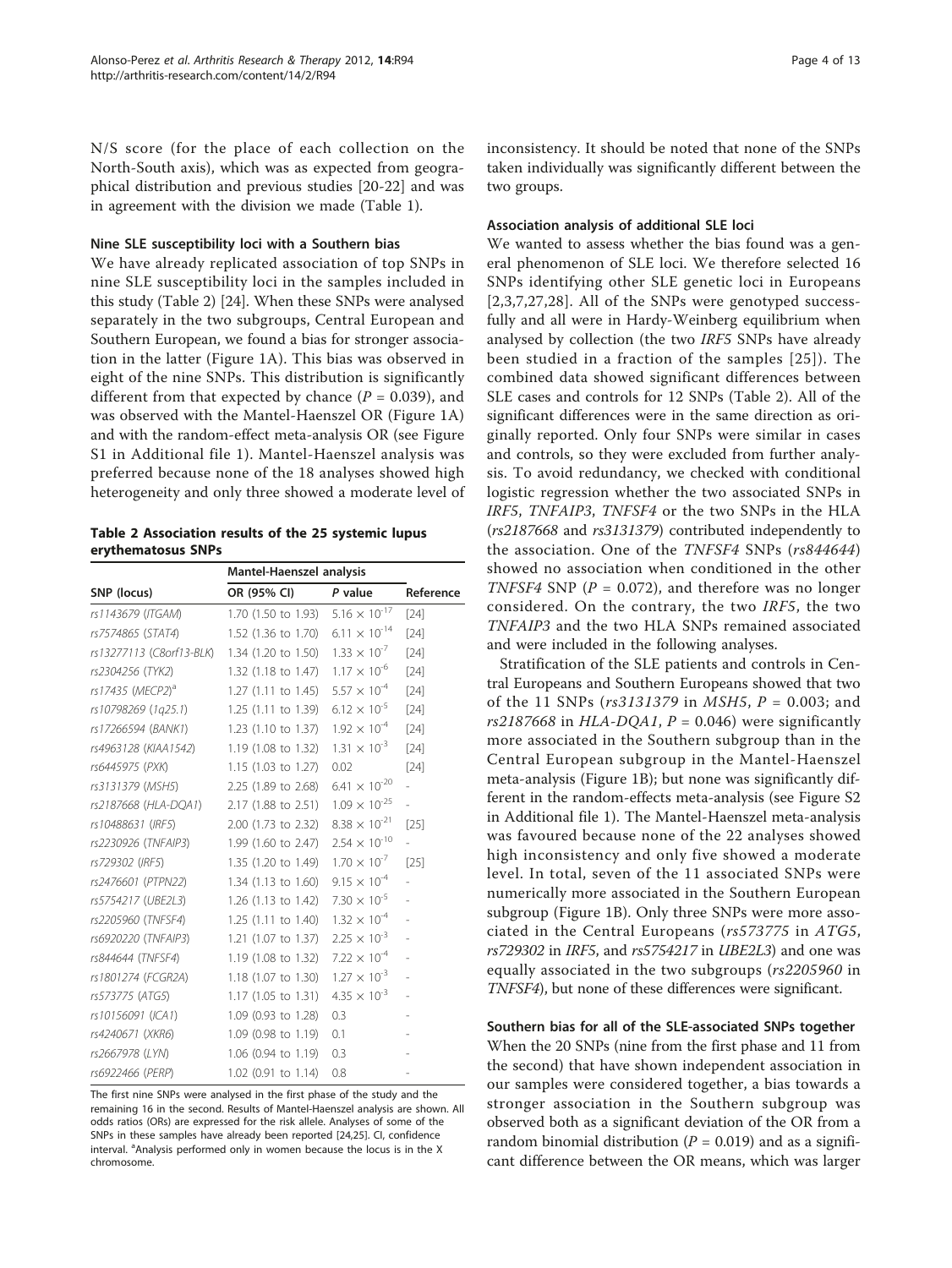<span id="page-4-0"></span>Alonso-Perez et al. Arthritis Research & Therapy 2012, 14:R94 http://arthritis-research.com/content/14/2/R94



MECP2 data only from women because it maps to the X chromosome. SNPs used for each locus are detailed in Table 2.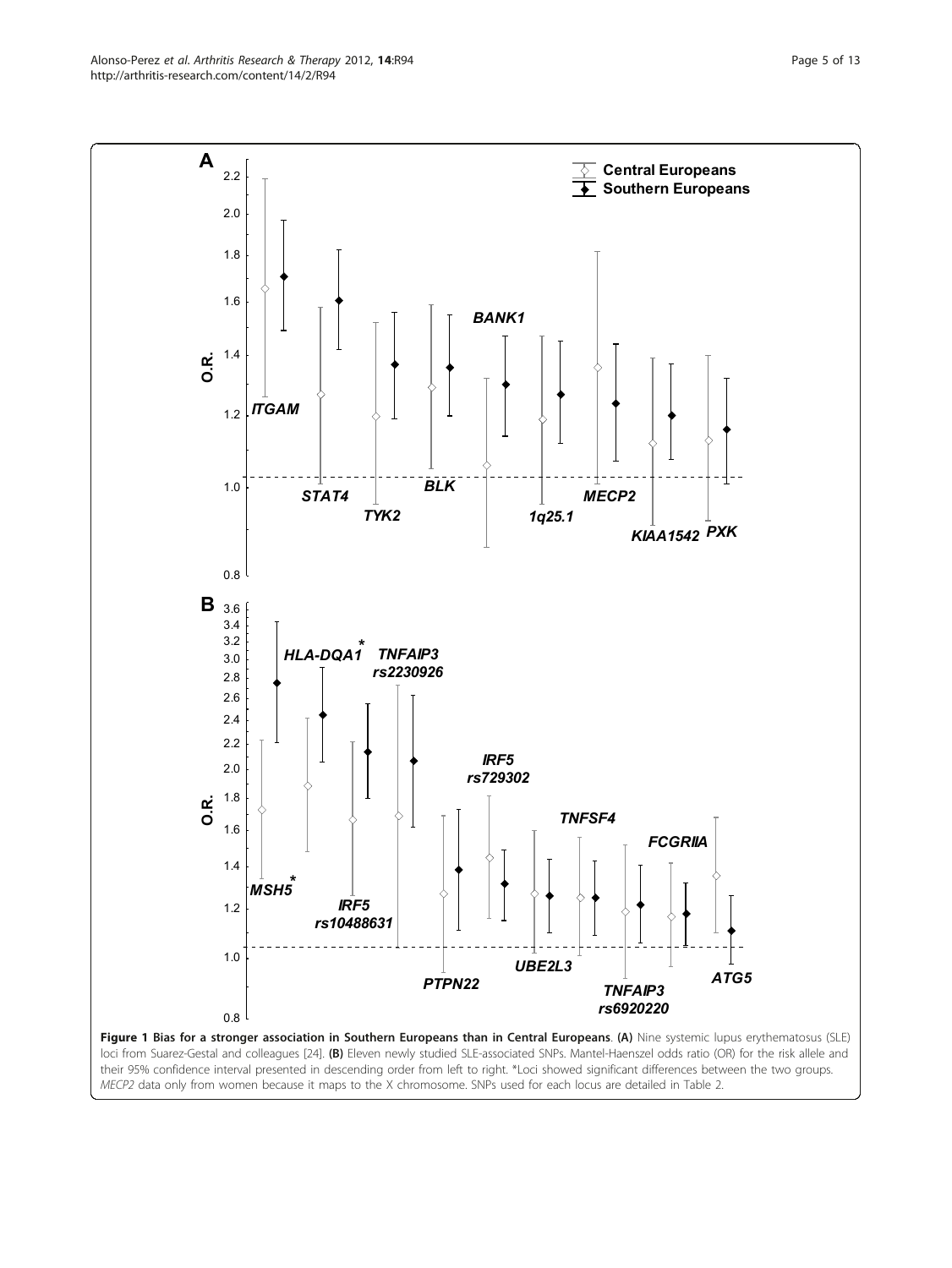in the Southern samples ( $G_{\text{mean}} = 1.46 \pm 1.30$ ) than in the Central European samples ( $G_{\text{mean}} = 1.34 \pm 1.17$ ,  $P = 0.02$ ). Because it was possible that a fraction of the effect size attributed to a SNP is dependent on other SLE-associated SNPs, we also compared the mean of the OR for each SNP conditional on all the other SNPs. This analysis also showed a larger effect size in the Southern subjects  $(G_{mean} = 1.43 \pm 1.24)$  than in the Central Europeans  $(G_{\text{mean}} = 1.28 \pm 1.18, P = 0.02).$ 

We also analysed our data in a different way by counting the SLE risk alleles carried by each subject. Although it was possible to have from zero to 40 risk alleles, none of the subjects had less than five or more than 24 risk alleles. The distribution of frequencies stratified by disease status and by Central versus Southern subpopulations showed a gradient of values (Figure 2). The lowest number of risk alleles was observed in the healthy controls from the Southern European group (mean  $\pm$  standard deviation =  $12.0 \pm 2.5$ ). Immediately higher was the number of risk alleles corresponding to the Central European controls

 $(12.8 \pm 2.7, P = 1.1 \times 10^{-8} \text{ vs. the Southern European con-}$ trols). This group was followed for the Southern European SLE patients (14.0 ± 2.5,  $P = 2.0 \times 10^{-17}$  vs. the Central European controls) and, finally, for the Central European patients (14.4  $\pm$  2.8, P = 0.016 vs. the Southern SLE patients).

The differences in number of risk alleles were not due to confounding by deviations from Hardy-Weinberg equilibrium in any of the four sample groups for any of the SNPs or by differences in call rate between the four groups (data not shown). We also checked that the differences and order hold when only women were analysed, with the lowest number in Southern controls  $(12.0 \pm 2.4)$  followed by Central controls  $(13.0 \pm 2.6)$ , Southern SLE patients  $(14.1 \pm 2.5)$  and Central European patients  $(14.4 \pm 2.8)$  - showing significant differences between each of these groups except the last two ( $P = 5.3 \times 10^{-9}$ ,  $P = 2.1 \times 10^{-8}$  and  $P = 0.056$ , respectively). The same sequence was observed when the comparison was made in men (Southern controls



of systemic lupus erythematosus (SLE) risk alleles in Central European and Southern European SLE patients and controls. y axis, percentage of subjects in each of the four strata with the corresponding total number of SLE risk alleles. Distance-weighted least-squares fitting lines are presented. White bars and dotted line, Southern European controls; light grey bars and short-slashed line, Central European controls; medium grey bars and long-slashed line, Southern European SLE patients; dark grey bars and continuous line, Central European SLE patients.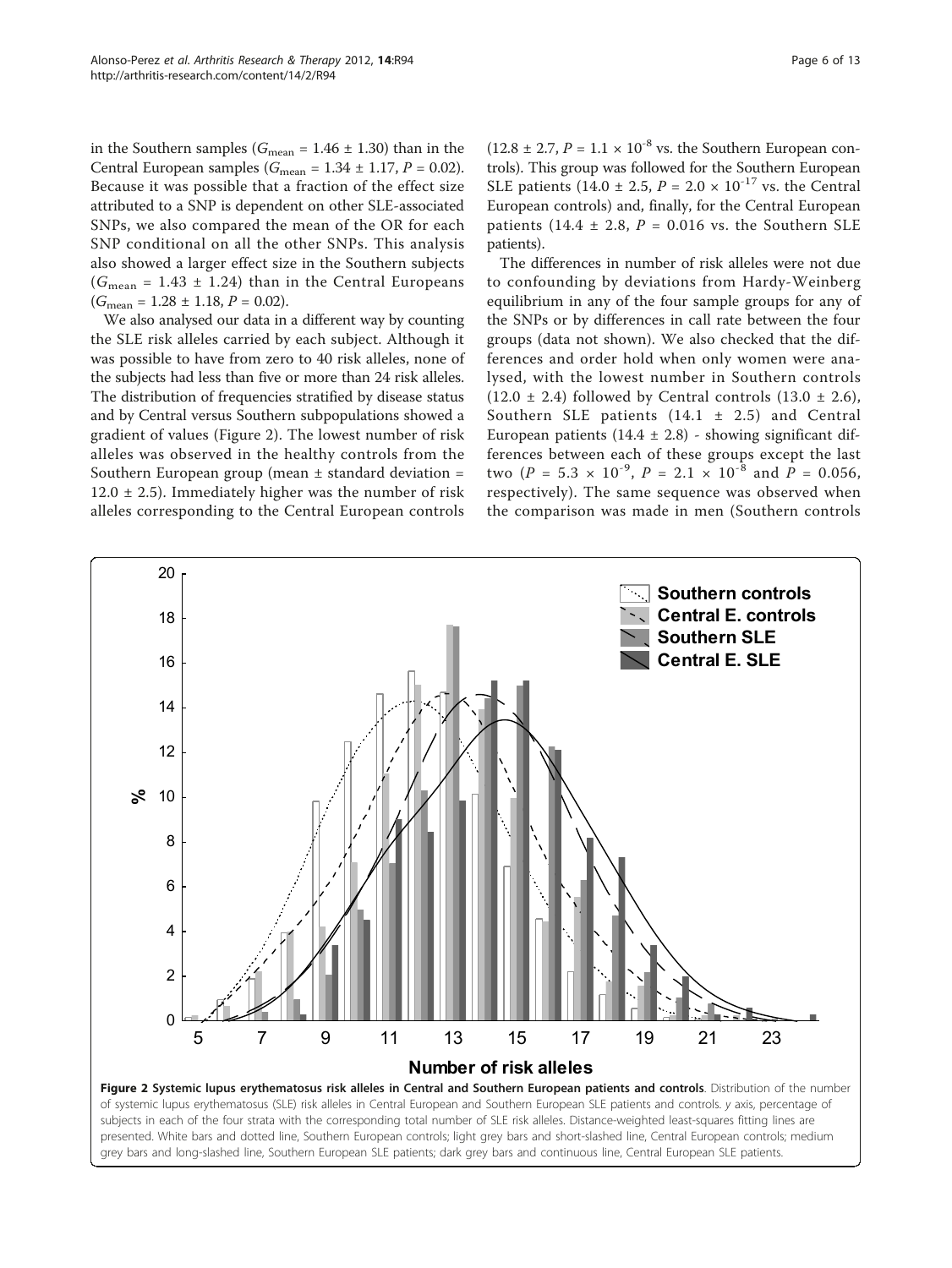12.0  $\pm$  2.7 and Central controls 12.7  $\pm$  3.0, P = 0.01; Southern SLE patients  $13.5 \pm 2.5$ ,  $P = 0.036$ ; Central SLE patients  $14.7 \pm 2.8$ ,  $P = 0.027$ ). In this case, the differences between groups were all significant in spite of the small size of the SLE patient groups.

These results showed from a different perspective the same bias in effect sizes that has been described in the previous paragraphs, because the difference in number of risk alleles between SLE patients and controls of Southern origin (difference = 2.06, 95% confidence interval = 1.85 to 2.26) was significantly larger than for patients and controls of Central European origin (difference = 1.63, 95% confidence interval = 1.25 to 2.01;  $P = 0.027$ ). In addition, these results showed that the SLE risk alleles were less frequent in the Southern European subjects overall, but the difference was significantly more marked between controls from the Southern and Central subgroups (difference =  $0.81$ , 95% confidence interval =  $0.53$ to 1.09) than between SLE patients from the same subgroups (difference = 0.38, 95% confidence interval = 0.07 to 0.69;  $P = 0.023$ ).

We also compared the cumulative GRS between Southern and Central European SLE patients. This parameter includes information from the sum of risk alleles and from the OR, and therefore is not independent of previous comparisons (Figure [3\)](#page-7-0). The mean sum GRS was significantly larger in Southern European patients than in Central European patients  $(4.31 \pm 1.17 \text{ vs. } 3.48 \pm 0.93,$  $P = 1.8 \times 10^{-32}$ ). The difference persisted after excluding the two HLA SLE-associated SNPs from the analysis  $(3.74 \pm 0.84 \text{ vs. } 2.92 \pm 0.68, P = 2.4 \times 10^{-58}).$ 

Finally, we wanted to analyse the mean number of SLE risk alleles for each sample collection as a function of its position along the North-South axis of population differentiation (Figure [4\)](#page-8-0). This analysis showed that the number of SLE risk alleles in controls and in patients with SLE increased with the N/S score ( $R^2 = 0.67$ ,  $P = 0.002$ ) for controls; and  $R^2 = 0.45$ ,  $P = 0.002$  for patients). Similarly, the mean of the natural logarithm of OR correlated with the N/S score ( $R^2$  = 0.40,  $P$  = 0.012). The gradual change in function of the score indicates that the previously performed analyses were not sensitive to the point used to separate Central European from Southern European populations.

#### Frequency clines of the SLE risk alleles

The previous results suggest the possibility of frequency gradients or clines of SLE risk alleles along the North-South axis of population differentiation. We therefore analysed this possibility for each of the SNPs. For this analysis we only used data from controls because they are more representative of the general population. None of the SLE-associated SNPs showed significant linkage disequilibrium with the AIMs included in this study (all

pairwise  $r^2$  between AIMs and SLE-associated SNPs < 0.05). However, 10 SNPs were significantly different between Central Europeans and Southern Europeans (Table [3](#page-9-0)). Five of these showed differences in excess of 5%, including the two SNPs in the HLA region, PTPN22 (which is already known to show a cline in Europe [[30\]](#page-11-0)), BLK and PXK. Eight of the 10 SNPs were more common in controls from the Central group than from the Southern group in accordance with the direction of change observed with the sum of all risk alleles. The two exceptions were the ITGAM and FCGR2A SNPs. These two SNPs, however, have shown the same bias in effect sizes as the other eight. We also checked how the SNP frequencies in controls fitted a linear regression as a function of the N/S score. Results were similar to the obtained with the Central versus Southern group comparisons, except for SNPs with modest differences and for the SNP in BLK (Table [3\)](#page-9-0).

## **Discussion**

Two main aspects of our results should be highlighted: a significant bias to larger effect sizes of the SLE susceptibility loci in subjects from Southern Europe than those from Central Europe, and a lower frequency of the SLE risk alleles at these loci in subjects from Southern Europe.

The bias to stronger association among Southern Europeans was shown with four types of analysis. The first, comparing the number of SLE loci showing a trend to stronger associations beyond the expected at random, is independent of the loci characteristics. In contrast, comparison of the mean OR reflects the magnitude of the differences in effect size. An advantage of these two analyses is that they were done with meta-analysis approaches to account for sample collection factors. Their limitation is that they convey little information about the nature of the differences. The next analysis, comparison of the number of SLE risk alleles carried by each subject, is more informative but does not account for sample collection effects. The last analysis, comparison of sum GRS, combines information from the two previous analyses and is therefore not independent. Concordance of results from the different analyses is reassuring.

Further confidence was gained from the gradual change of the number of SLE risk alleles per sample collection as a function of the N/S score, implying insensitivity of the results to the specific partition of Europeans we have used. It is also important to note that the studies which identified SLE risk loci were carried out with subjects of a dominant Northern European ancestry (full references in Table S1 in Additional file [1\)](#page-9-0), and therefore the stronger association we have found in Southern Europeans cannot be attributed to ascertainment bias. In other words, any bias due to the discovery of SLE loci in Northern-Central Europeans will favour a stronger effect size in that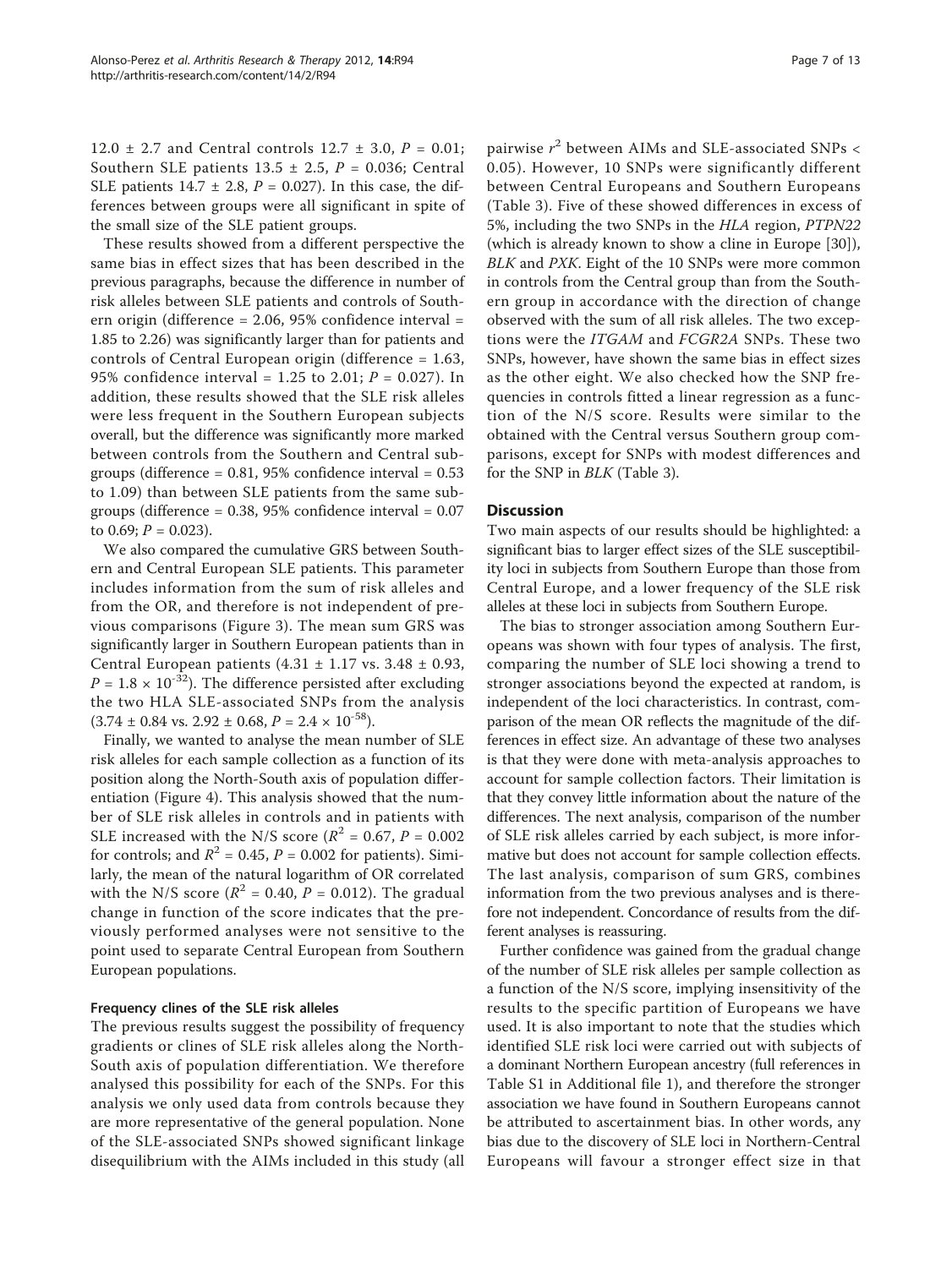<span id="page-7-0"></span>

subpopulation, which is the opposite of our findings. This makes it very unlikely that our results are due to a tighter linkage disequilibrium between causal SNPs and the studied SNPs in the Southern subjects. All of these considerations support the validity of the our findings. One should note that it was an average effect, however, because not all of the SLE risk alleles showed a trend to stronger effect sizes in the Southern samples and, in most of those that showed the trend, differences were small and not significant when assessed individually.

The second aspect of our results is the differential distribution of SLE risk alleles, with a lower frequency in Southern Europeans than in Central Europeans. The difference was observed both in SLE patients and in controls, but was more marked in the latter. It was maximal between the subjects from Greece and Italy, on one side, and those for the Netherlands on the other. All of the remaining groups were in between. Seven of the SNPs showed a frequency cline correlating with the N/S score. Only one of these clines has already been described for the risk allele of PTPN22 [[30\]](#page-11-0).

The existence of allele frequency clines in the European population and their main axis of differentiation are well established [[20-23\]](#page-11-0). What is surprising about our results is that the number of SLE risk alleles followed a gradient along this axis instead of varying randomly, with some alleles more common towards the North and others towards the South. This observation suggests the possible effect of selective forces acting along the history of the European populations, probably through resistance to infections [[31](#page-11-0),[32](#page-11-0)]. These ideas demand new studies aiming to explore the relationship of autoimmunity with infection vulnerability.

A notable facet of the cline of SLE risk alleles in our study was that the difference between Southern Europeans and Central Europeans is less marked in SLE patients than in controls. We propose that this is due to the genetic structure of SLE that makes patients more similar at SLE loci across European subpopulations than the average member of the same subpopulations. This hypothesis is derived from the polygenic model of genetic inheritance [[33](#page-11-0)], which includes the concept of liability threshold: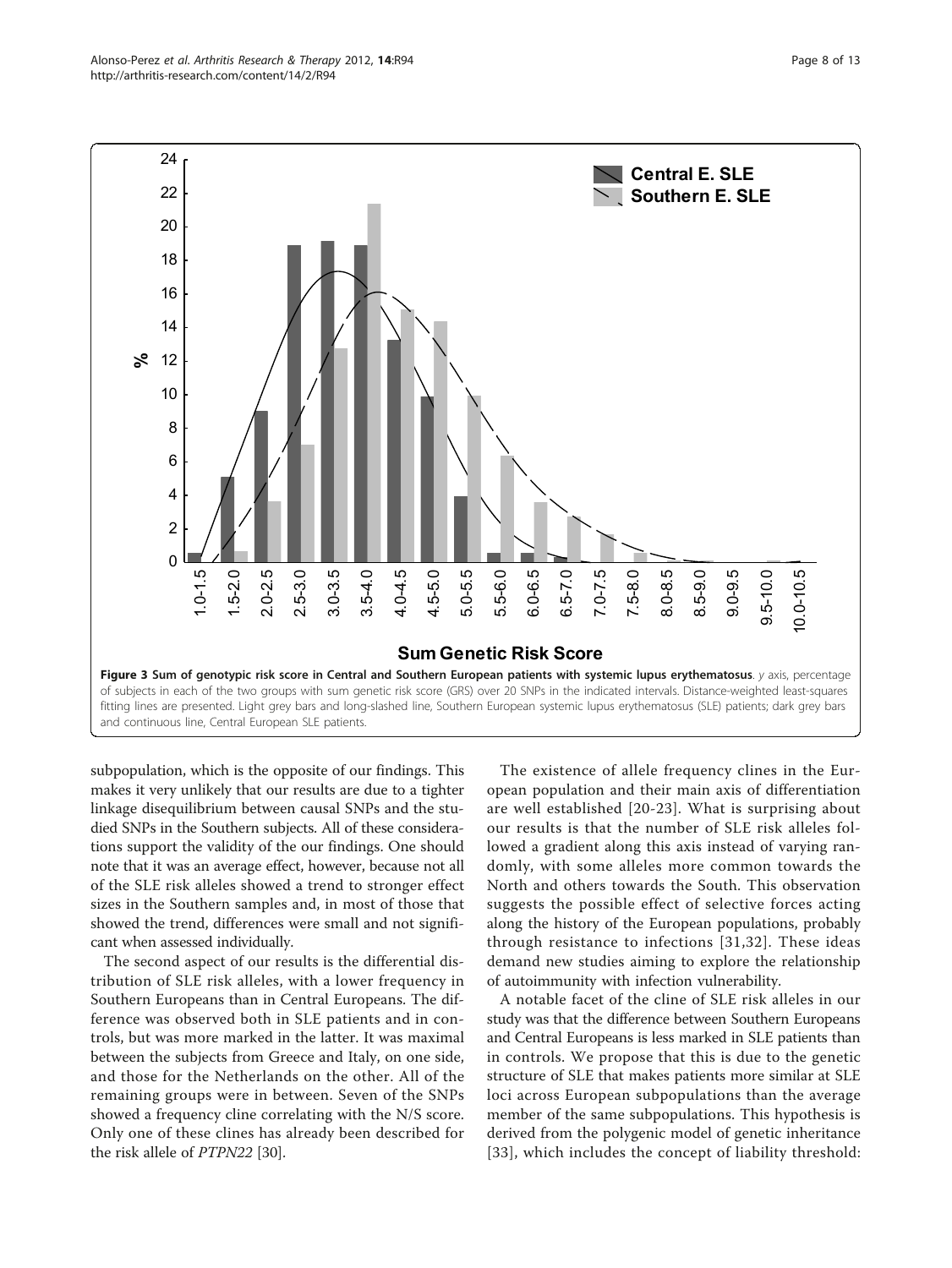disease appears when the contribution of multiple genetic factors to disease liability overcomes a threshold. Diseased subjects are therefore, on average, more similar for the genes involved in the disease than are the controls. More complex scenarios with involvement of differential environmental factors are also possible, however, and the risk allele of a particular locus could follow a different pattern because of specific factors besides the generic effect proposed here.

The validity of our results will be reinforced by replication in other sample collections. This will be particularly important in relation to the Central European subgroup this was the smallest in our study, causing lower precision in the OR values and lower power to detect differential effects. Data from additional populations would also be interesting, in particular from the more extreme European subpopulations, because coverage of the full European spectrum would allow detecting additional clines. In addition, the AIMs we used were sufficient for group-level analyses but not for classification of individual subjects, which could have made our analyses more powerful. The studied AIMs were able to show the European population substructure along the North-South differentiation, however, as in the studies where these AIMs were selected [[22,23\]](#page-11-0).

Our study also provides independent replication of SLE loci. Most of these loci were already strongly established and do not require comment (full references in Table S1 in Additional file [1](#page-9-0)). In contrast, four SNPs with previous solid association were not replicated in our analysis. Probably the most solid of them is rs10156091 in ICA1. This SNP was first associated with SLE in a large genome-wide association scan (GWAS;  $P = 1.9 \times 10^{-7}$ , OR = 1.32) [[3](#page-10-0)]. This result was confirmed in an even larger replication study, but with a lower effect size ( $OR = 1.16$ ,  $P = 6.5 \times 10^{-4}$  [\[7](#page-10-0)]. The allelic frequency of this SNP in controls (10.0%) implies that our study had 97% power to detect the originally described effect with  $P < 0.05$ , but only 51% power for an OR like that observed in the replication study.

Also very solid is the record of rs2667978 in LYN. This was discovered in the same GWAS ( $P = 5.1 \times 10^{-8}$ ,



<span id="page-8-0"></span>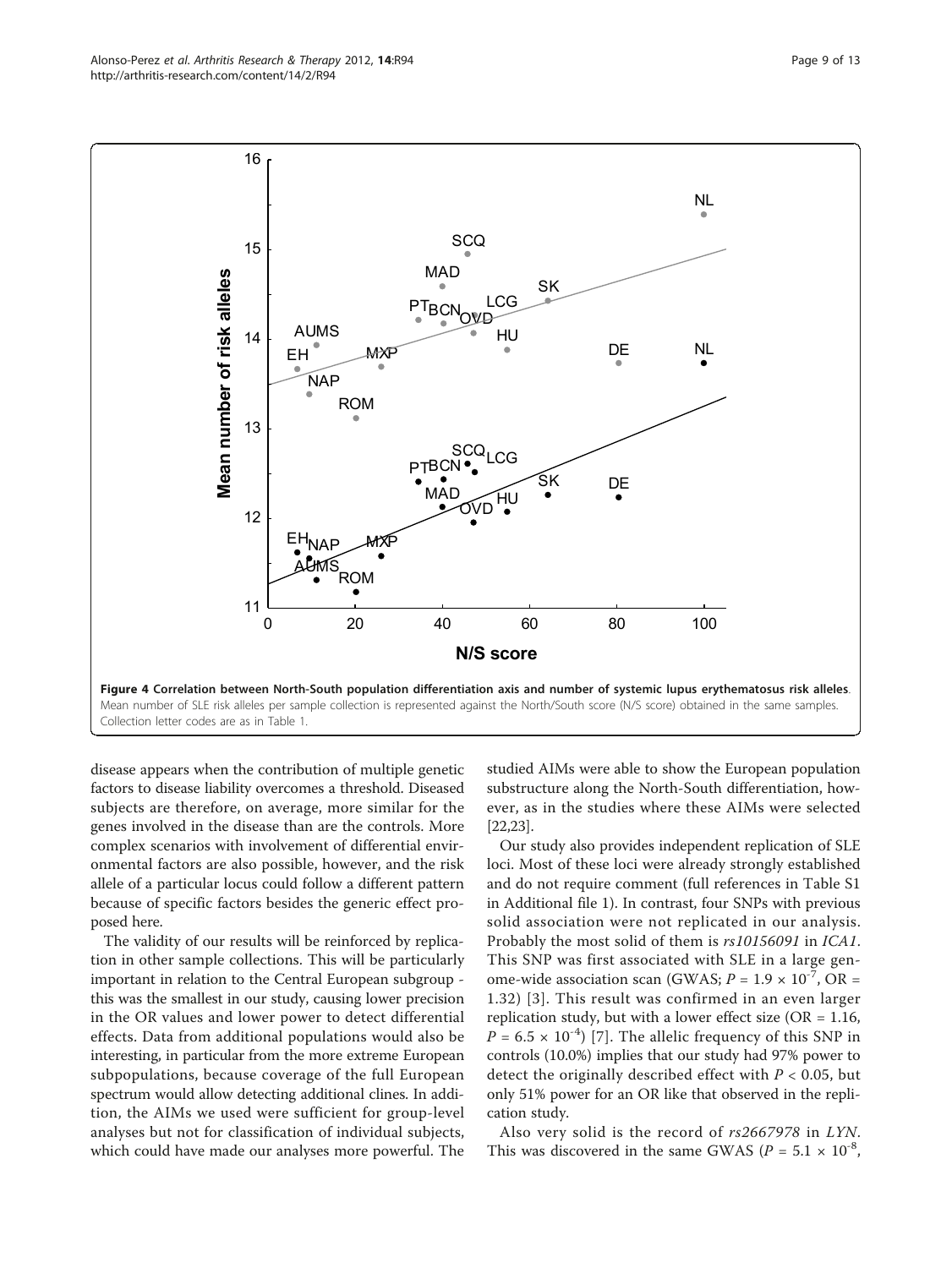|                              | <b>RAF</b> (%)   |                   |                       | RAF vs. N/S score |         |                      |
|------------------------------|------------------|-------------------|-----------------------|-------------------|---------|----------------------|
| SNP (locus)                  | Central European | Southern European | $\chi^2$ P value      | $r_{xy}$          | Slope   | P value              |
| rs3131379 (MSH5)             | 14.9             | 4.6               | $4.9 \times 10^{-26}$ | 0.92              | 4.15    | $2.0 \times 10^{-6}$ |
| rs2187668 (HLA-DQA1)         | 15.7             | 8.7               | $1.9 \times 10^{-9}$  | 0.88              | 4.93    | $4.0 \times 10^{-5}$ |
| rs2476601 (PTPN22)           | 11.8             | 6.1               | $1.5 \times 10^{-8}$  | 0.74              | 4.21    | $2.7 \times 10^{-3}$ |
| rs13277113 (C8orf13-BLK)     | 31.0             | 23.2              | $2.2 \times 10^{-6}$  | 0.20              | 0.95    | <b>NS</b>            |
| rs6445975 (PXK)              | 29.0             | 22.6              | $7.5 \times 10^{-5}$  | 0.66              | 2.67    | 0.01                 |
| rs1143679 (ITGAM)            | 11.9             | 16.7              | $4.9 \times 10^{-4}$  | $-0.59$           | $-4.79$ | 0.03                 |
| rs2205960 (TNFSF4)           | 25.2             | 20.7              | $4.9 \times 10^{-3}$  | 0.15              | 1.08    | <b>NS</b>            |
| rs1801274 (FCGR2A)           | 44.5             | 48.6              | 0.03                  | $-0.40$           | $-1.25$ | <b>NS</b>            |
| rs4963128 (KIAA1542)         | 69.1             | 65.3              | 0.03                  | 0.58              | 2.83    | 0.03                 |
| rs10488631 (IRF5)            | 11.6             | 9.3               | 0.046                 | 0.46              | 3.64    | 0.10                 |
| rs17435 (MECP2) <sup>a</sup> | 20.9             | 22.8              | <b>NS</b>             | $-0.57$           | $-2.84$ | 0.03                 |
| rs573775 (ATG5)              | 28.2             | 26.3              | <b>NS</b>             | 0.51              | 4.10    | 0.06                 |
| rs7574865 (STAT4)            | 23.3             | 23.8              | <b>NS</b>             | $-0.51$           | $-4.63$ | 0.06                 |
| rs6920220 (TNFAIP3)          | 19.3             | 17.8              | <b>NS</b>             | 0.49              | 2.74    | 0.07                 |
| rs10798269 (1q25.1)          | 66.2             | 69.0              | <b>NS</b>             | $-0.17$           | $-1.16$ | <b>NS</b>            |
| rs5754217 (UBE2L3)           | 22.8             | 20.8              | <b>NS</b>             | 0.16              | 1.28    | <b>NS</b>            |
| rs2304256 (TYK2)             | 73.1             | 71.0              | <b>NS</b>             | 0.06              | 0.23    | <b>NS</b>            |
| rs2230926 (TNFAIP3)          | 3.5              | 4.3               | <b>NS</b>             | $-0.21$           | $-3.42$ | <b>NS</b>            |
| rs729302 (IRF5)              | 67.8             | 69.0              | <b>NS</b>             | $-0.00$           | $-0.03$ | <b>NS</b>            |
| rs17266594 (BANK1)           | 71.2             | 70.9              | <b>NS</b>             | 0.32              | 1.99    | <b>NS</b>            |

<span id="page-9-0"></span>

Comparison of the risk allele frequencies (RAFs) between Central and Southern European controls, and linear regression of RAFs to the North/South score (N/S score) of population differentiation (from Table 1). NS, not significant. <sup>a</sup>Analysis performed only in women because the locus is in the X chromosome.

 $OR = 0.81$  [[3\]](#page-10-0) and confirmed in a large replication study with European descent samples, but more weakly  $(P = 0.016)$  [\[34](#page-11-0)]. However, this association was not confirmed in the already mentioned large replication study where a different SNP was used, rs7829816 [[7](#page-10-0)]. Our study was powered to detect an effect as that originally described with  $P < 0.01$ . The rs4240671 SNP in XKR6 is also backed by strong evidence. It was identified in the same SLE GWAS as *ICA1* and *LYN* with very strong evidence including five SNPs with  $P < 5.0 \times 10^{-8}$  [[3\]](#page-10-0). The association was not uniformly observed across sample collections in this study, however, and no replication in any large study has been reported. The only independent replication was obtained for one of the SNPs in a 245-family study in Canadians ( $rs6985109; P = 0.008$ ) [[35\]](#page-11-0). Our study had enough power to detect the originally reported association (OR = 0.75) with  $P < 10^{-7}$ given its elevated allele frequency (49%). Finally, the weakest previous support was for rs6922466 in PERP. This SNP was associated with SLE ( $P = 1.0 \times 10^{-4}$ ) only in a large study [[28](#page-11-0)].

# Conclusion

Our study has uncovered a bias for stronger effect sizes of SLE risk alleles in Southern Europeans than in Central Europeans. This bias was accompanied by a lower frequency of the risk alleles in the Southern European

group. Difference in frequencies was more marked in controls than in patients with SLE. These results should be taken into account for genetic studies of SLE and for understanding the genetic structure of the disease and the possible presence of autoimmune disease risk allele clines and their causes. In addition, these results call for exploration of the assumptions and implications of the liability threshold concept - in particular, whether a constant threshold is consistent with GWAS data - as well as for exploration of environmental or other factors that could explain the effect size bias. Our findings therefore contribute to define the genetic epidemiology of SLE and suggest new lines of research for understanding the deep genetic structure of SLE.

#### Additional material

[Additional file 1: T](http://www.biomedcentral.com/content/supplementary/ar3818-S1.DOC)able S1 presenting a detailed description of all the SNPs included in the study, and Figures S1 and S2 with random effect meta-analysis results corresponding to the same data as Figure [1](#page-4-0)in the manuscript.

#### Abbreviations

AIM: ancestry informative marker; CI: confidence interval; G<sub>mean</sub>: geometric mean; GRS: genetic risk score; GWAS: genome-wide association scan; N/S score: North/South score; OR: odds ratio; PCR: polymerase chain reaction; SLE: systemic lupus erythematosus; SNP: single nucleotide polymorphism.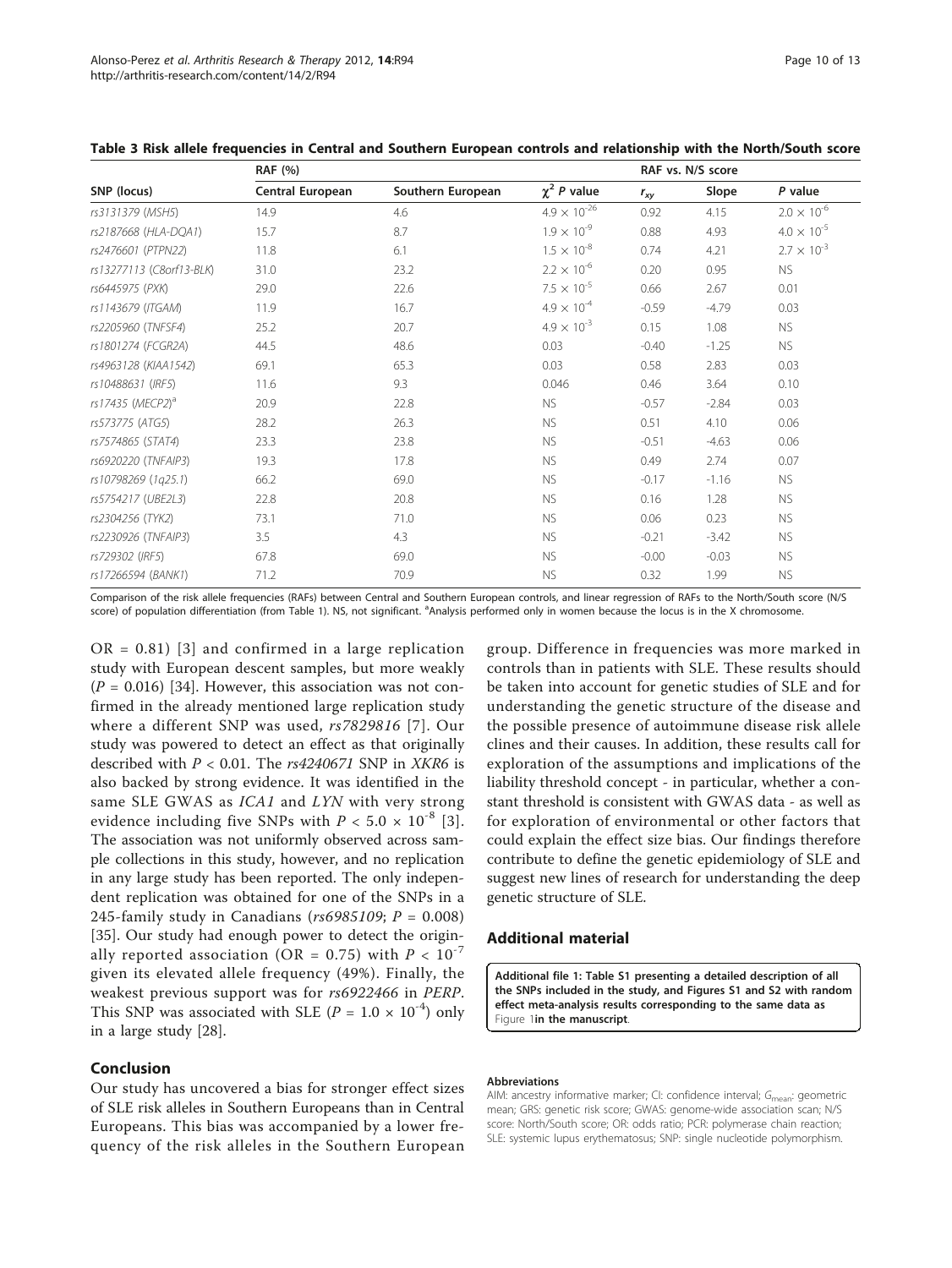#### <span id="page-10-0"></span>Acknowledgements

EA-P is the recipient of a predoctoral bursary from the Instituto de Salud Carlos III (Spain). This work was supported by Fondo de Investigacion Sanitaria of the Instituto de Salud Carlos III (Spain) grant 08/0744 and by RETICS Program RD08/0075 that are partially financed by the European Regional Development Fund of the European Union, and by grants from the Xunta de Galicia and BMBF KN Rheuma (C2.12 to TW). Other contributors to the European Consortium of SLE DNA Collections: Myriam Liz, Laboratorio de Investigacion 10 and Rheumatology Unit, Instituto de Investigacion Sanitaria - Hospital Clinico Universitario de Santiago, Santiago de Compostela, Spain; Reinhold E Schmidt, Division of Clinical Immunology, Department of Internal Medicine of the Hannover Medical School, Hannover, Germany; Iris Kappou-Rigatou, Department of Histocompatibility and Immunology, Evangelismos Hospital, Athens, Greece; Raffaella Scorza, Clinical Immunology, University of Milan and Fondazione IRCCS Ospedale Maggiore Policlinico, Mangiagalli e Regina Elena, Milan, Italy; Emöke Endereffy, Department of Paediatrics, Albert Szent-Györgyi Clinical Centre, University of Szeged, Szeged, Hungary; Eva Balada, Internal Medicine, Research Laboratory in Autoimmune Diseases Hospital Vall d'Hebron, Barcelona, Spain; Cees G Kallenberg, Department of Rheumatology and Clinical Immunology, University Medical Center Groningen, Groningen, the Netherlands; Filipe Vinagre, Rheumatology Department, Hospital Garcia de Orta, Almada (Portugal) and Rheumatology Research Unit, Instituto Medicina Molecular, Facultade de Medicina da Universidade de Lisboa, Portugal; Ctibor Dostal, Molecular Biology and Immunogenetics Department, Institute of Rheumatology. Prague, Czech Republic; Rudolf Pullmann Jr, Gerontology Research Center, National Institute on Aging, Nathan Shock Drive, Baltimore, Maryland, USA; Maria Mavromati, Pathophysiology Department, Athens University Medical School, Athens, Greece; Sandra D'Alfonso, Department of Medical Sciences and IRCAD, Eastern Piedmont University, Novara, Italy; Carmen Gutierrez, Department of Functional Biology, Hospital Universitario Central de Asturias, Universidad de Oviedo, Oviedo, Spain; and Ignacio Rego, Laboratorio de Investigación Osteoarticular y del Envejecimiento, Servicio de Reumatología, CH Universitario A Coruña, A Coruña, Spain.

#### Author details

<sup>1</sup> Laboratorio de Investigacion 10 and Rheumatology Unit, Instituto de Investigacion Sanitaria - Hospital Clinico Universitario de Santiago, Choupana s/n, Santiago de Compostela 15706, Spain. <sup>2</sup>U.O. Complessa di Reumatologia, Azienda Ospedaliera San Camillo - Forlanini, Piazza Carlo Forlanini 1, Rome 00151, Italy. <sup>3</sup>Institute of Clinical Biochemistry, Martin Faculty Hospital and Jessenius Medical Faculty, Kollárova 2, Martin 036 59, Slovakia. <sup>4</sup>Department of Histocompatibility and Immunology, Evangelismos Hospital, Ipsilantou Str. 45-47, Athens 10675, Greece. <sup>5</sup>Department of Rheumatology, Hospital of Hungarian Railways, Lukács György utca 4, Szolnok 5000, Hungary. 6 Pathophysiology Department, Athens University Medical School, Korai 5, Athens 115 27, Greece. <sup>7</sup>Department of Internal Medicine and Rheumatology, Martini Hospital, Van Swietenplein 1, Groningen 9728, the Netherlands. <sup>8</sup>Department of Functional Biology, University of Oviedo, Calle Catedrático Valentín Andrés Álvarez s/n, Oviedo 33006, Spain. <sup>9</sup>Referral Center for Systemic Autoimmune Diseases, Fondazione IRCCS Ca' Granda Ospedale Maggiore Policlinico and University of Milan, Via Francesco Sforza 35, Milan 20122, Italy. <sup>10</sup>Rheumatology Unit, Second University of Naples, Via Sergio Pansini 5, Naples 80131, Italy. <sup>11</sup>Rheumatology Department, Hospital 12 de Octubre, Av. Andalucía s/n, Madrid 28041, Spain. <sup>12</sup>Internal Medicine and Research Laboratory in Autoimmune Diseases, Hospital Vall d'Hebron, Passeig Vall d'Hebron 119-129, Barcelona 08035, Spain. 13Department of Internal Medicine and Division of Clinical Immunology, Hannover Medical School, Carl-Neuberg-Straße 1, Hannover 30625, Germany. <sup>14</sup>Institute of Biotechnology, Academy of Sciences of the Czech Republic, Národní 1009/3, Prague 110 00, Czech Republic. <sup>15</sup>Rheumatology Department, Hospital Garcia de Orta and Rheumatology Reseach Unit, Instituto de Medicina Molecular, Av. Torrado da Silva s/n, Lisboa 2801-951, Portugal. <sup>16</sup>Department of Medical Sciences and IRCAD, Eastern Piedmont University, Via dei Tornielli 12, Novara 28100, Italy. 17Laboratorio de Investigación Osteoarticular y del Envejecimiento, Servicio de Reumatología, INIBIC-CH Universitario, Jubias de Arriba 84A, A Coruña 15006, Spain. 18Cliniques Universitaires Saint-Luc, Université catholique de Louvain, Avenue Emmanuel Mounier 81, Brussels 1200. Belgium. <sup>19</sup>Department of Medicine, University of Santiago de Compostela, Calle Choupana s/n, Santiago de Compostela 15706, Spain.

#### Authors' contributions

EA-P and MS-G participated in the design of the study, genotyped the samples, and participated in the interpretation of the results and writing the manuscript. MC participated in the statistical analysis and in the interpretation of results. GDS, RP, CP, AK, FNS, MB, AS, MM, SM, PC, JO-R, TW, SR, MJS, NB, FJB, BRL and JJG-R participated in the acquisition of clinical data and collection of samples and in the analysis and interpretation of results. AG participated in the design of the study and in coordination of the acquisition of clinical data and collection of samples, and supervised laboratory work and interpretation and writing of the manuscript. All authors read and approved the final manuscript.

#### Competing interests

The authors declare that they have no competing interests.

#### Received: 16 February 2012 Revised: 27 March 2012 Accepted: 27 April 2012 Published: 27 April 2012

#### References

- 1. Yang W, Shen N, Ye DQ, Liu Q, Zhang Y, Qian XX, Hirankarn N, Ying D, Pan HF, Mok CC, Chan TM, Wong RW, Lee KW, Mok MY, Wong SN, Leung AM, Li XP, Avihingsanon Y, Wong CM, Lee TL, Ho MH, Lee PP, Chang YK, Li PH, Li RJ, Zhang L, Wong WH, Ng IO, Lau CS, Sham PC, et al: Genome-wide association study in Asian populations identifies variants in ETS1 and WDFY4 associated with systemic lupus erythematosus. PLoS Genet 2010, 6:e1000841.
- 2. Hom G, Graham RR, Modrek B, Taylor KE, Ortmann W, Garnier S, Lee AT, Chung SA, Ferreira RC, Pant PV, Ballinger DG, Kosoy R, Demirci FY, Kamboh MI, Kao AH, Tian C, Gunnarsson I, Bengtsson AA, Rantapaa-Dahlqvist S, Petri M, Manzi S, Seldin MF, Ronnblom L, Syvanen AC, Criswell LA, Gregersen PK, Behrens TW: Association of systemic lupus erythematosus with C8orf13-BLK and ITGAM-ITGAX. N Engl J Med 2008, 358:900-909.
- 3. Harley JB, Alarcon-Riquelme ME, Criswell LA, Jacob CO, Kimberly RP, Moser KL, Tsao BP, Vyse TJ, Langefeld CD, Nath SK, Guthridge JM, Cobb BL, Mirel DB, Marion MC, Williams AH, Divers J, Wang W, Frank SG, Namjou B, Gabriel SB, Lee AT, Gregersen PK, Behrens TW, Taylor KE, Fernando M, Zidovetzki R, Gaffney PM, Edberg JC, Rioux JD, Ojwang JO, et al: Genomewide association scan in women with systemic lupus erythematosus identifies susceptibility variants in ITGAM, PXK, KIAA1542 and other loci. Nat Genet 2008, 40:204-210.
- Kozyrev SV, Abelson AK, Wojcik J, Zaghlool A, Linga Reddy MV, Sanchez E, Gunnarsson I, Svenungsson E, Sturfelt G, Jonsen A, Truedsson L, Pons-Estel BA, Witte T, D'Alfonso S, Barizzone N, Danieli MG, Gutierrez C, Suarez A, Junker P, Laustrup H, Gonzalez-Escribano MF, Martin J, Abderrahim H, Alarcon-Riquelme ME: Functional variants in the B-cell gene BANK1 are associated with systemic lupus erythematosus. Nat Genet 2008, 40:211-216.
- 5. Han JW, Zheng HF, Cui Y, Sun LD, Ye DQ, Hu Z, Xu JH, Cai ZM, Huang W, Zhao GP, Xie HF, Fang H, Lu QJ, Li XP, Pan YF, Deng DQ, Zeng FQ, Ye ZZ, Zhang XY, Wang QW, Hao F, Ma L, Zuo XB, Zhou FS, Du WH, Cheng YL, Yang JQ, Shen SK, Li J, Sheng YJ, et al: Genome-wide association study in a Chinese Han population identifies nine new susceptibility loci for systemic lupus erythematosus. Nat Genet 2009, 41:1234-1237.
- 6. Graham RR, Cotsapas C, Davies L, Hackett R, Lessard CJ, Leon JM, Burtt NP, Guiducci C, Parkin M, Gates C, Plenge RM, Behrens TW, Wither JE, Rioux JD, Fortin PR, Graham DC, Wong AK, Vyse TJ, Daly MJ, Altshuler D, Moser KL, Gaffney PM: Genetic variants near TNFAIP3 on 6q23 are associated with systemic lupus erythematosus. Nat Genet 2008, 40:1059-1061.
- 7. Gateva V, Sandling JK, Hom G, Taylor KE, Chung SA, Sun X, Ortmann W, Kosoy R, Ferreira RC, Nordmark G, Gunnarsson I, Svenungsson E, Padyukov L, Sturfelt G, Jonsen A, Bengtsson AA, Rantapaa-Dahlqvist S, Baechler EC, Brown EE, Alarcon GS, Edberg JC, Ramsey-Goldman R, McGwin G Jr, Reveille JD, Vila LM, Kimberly RP, Manzi S, Petri MA, Lee A, Gregersen PK, et al: A large-scale replication study identifies TNIP1, PRDM1, JAZF1, UHRF1BP1 and IL10 as risk loci for systemic lupus erythematosus. Nat Genet 2009, 41:1228-1233.
- 8. Yang J, Yang W, Hirankarn N, Ye DQ, Zhang Y, Pan HF, Mok CC, Chan TM, Wong RW, Mok MY, Lee KW, Wong SN, Leung AM, Li XP, Avihingsanon Y, Rianthavorn P, Deekajorndej T, Suphapeetiporn K, Shotelersuk V, Baum L,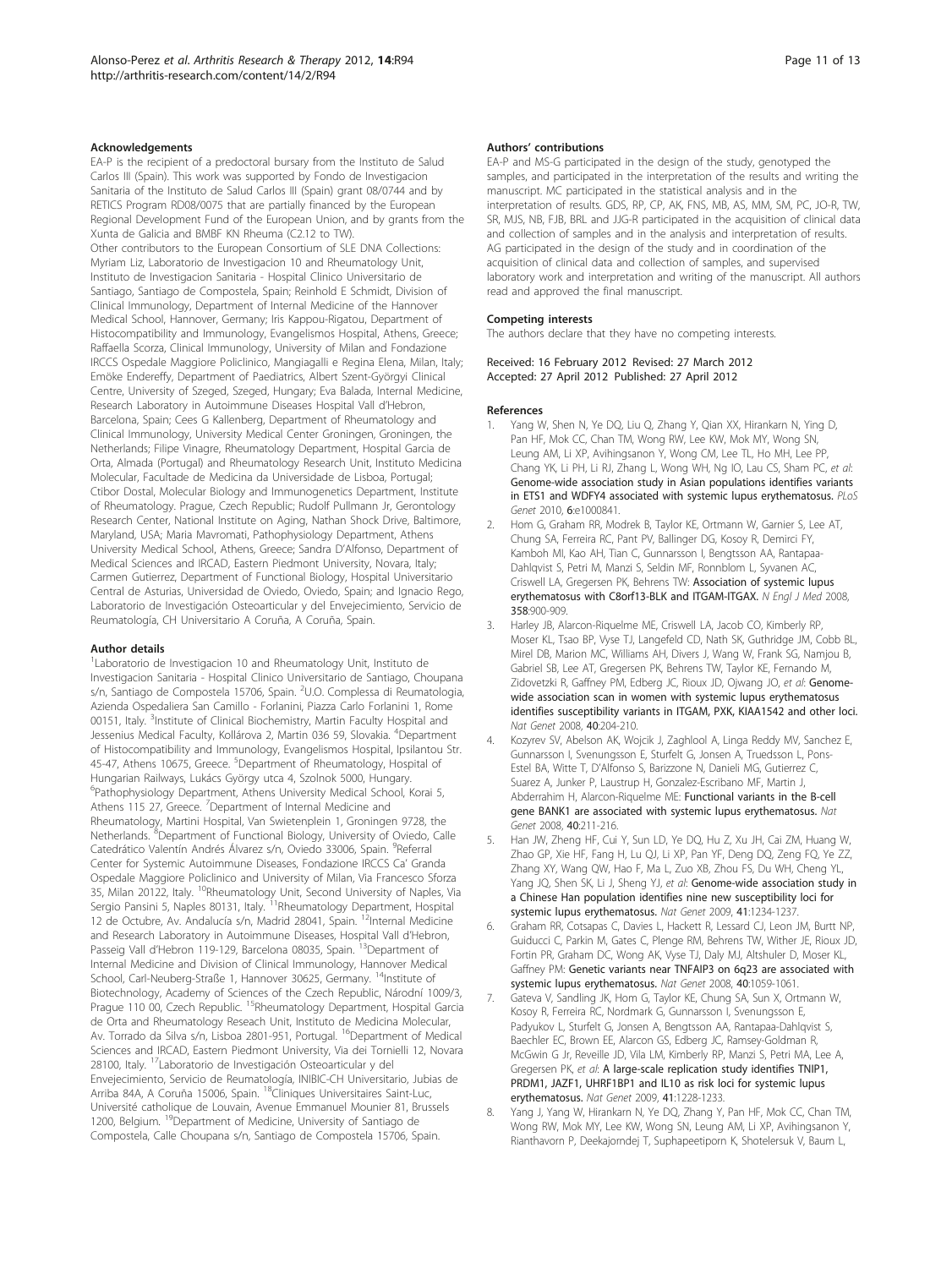<span id="page-11-0"></span>Kwan P, Lee TL, Ho MH, Lee PP, Wong WH, Zeng S, Zhang J, Wong CM, Ng IO, Garcia-Barcelo MM, et al: ELF1 is associated with systemic lupus erythematosus in Asian populations. Hum Mol Genet 2011, 20:601-607.

- Zhao J, Wu H, Khosravi M, Cui H, Qian X, Kelly JA, Kaufman KM, Langefeld CD, Williams AH, Comeau ME, Ziegler JT, Marion MC, Adler A, Glenn SB, Alarcon-Riquelme ME, Pons-Estel BA, Harley JB, Bae SC, Bang SY, Cho SK, Jacob CO, Vyse TJ, Niewold TB, Gaffney PM, Moser KL, Kimberly RP, Edberg JC, Brown EE, Alarcon GS, Petri MA, et al: Association of genetic variants in complement factor H and factor H-related genes with systemic lupus erythematosus susceptibility. PLoS Genet 2011, 7:e1002079.
- 10. Sanchez E, Comeau ME, Freedman BI, Kelly JA, Kaufman KM, Langefeld CD, Brown EE, Alarcon GS, Kimberly RP, Edberg JC, Ramsey-Goldman R, Petri M, Reveille JD, Vila LM, Merrill JT, Tsao BP, Kamen DL, Gilkeson GS, James JA, Vyse TJ, Gaffney PM, Jacob CO, Niewold TB, Richardson BC, Harley JB, Alarcon-Riquelme ME, Sawalha AH: Identification of novel genetic susceptibility loci in African American lupus patients in a candidate gene association study. Arthritis Rheum 2011, 63:3493-3501.
- 11. Lessard CJ, Adrianto I, Kelly JA, Kaufman KM, Grundahl KM, Adler A, Williams AH, Gallant CJ, Anaya JM, Bae SC, Boackle SA, Brown EE, Chang DM, Criswell LA, Edberg JC, Freedman BI, Gregersen PK, Gilkeson GS, Jacob CO, James JA, Kamen DL, Kimberly RP, Martin J, Merrill JT, Niewold TB, Park SY, Petri MA, Pons-Estel BA, Ramsey-Goldman R, Reveille JD, et al: Identification of a systemic lupus erythematosus susceptibility locus at 11p13 between PDHX and CD44 in a multiethnic study. Am J Hum Genet 2011, 88:83-91.
- 12. Han S, Kim-Howard X, Deshmukh H, Kamatani Y, Viswanathan P, Guthridge JM, Thomas K, Kaufman KM, Ojwang J, Rojas-Villarraga A, Baca V, Orozco L, Rhodes B, Choi CB, Gregersen PK, Merrill JT, James JA, Gaffney PM, Moser KL, Jacob CO, Kimberly RP, Harley JB, Bae SC, Anaya JM, Alarcon-Riquelme ME, Matsuda K, Vyse TJ, Nath SK: Evaluation of imputation-based association in and around the integrin-alpha-M (ITGAM) gene and replication of robust association between a nonsynonymous functional variant within ITGAM and systemic lupus erythematosus (SLE). Hum Mol Genet 2009, 18:1171-1180.
- 13. Fu J, Festen EA, Wijmenga C: Multi-ethnic studies in complex traits. Hum Mol Genet 2011, 20:R206-R213.
- 14. Sanchez E, Webb RD, Rasmussen A, Kelly JA, Riba L, Kaufman KM, Garcia-de la Torre I, Moctezuma JF, Maradiaga-Cecena MA, Cardiel-Rios MH, Acevedo E, Cucho-Venegas M, Garcia MA, Gamron S, Pons-Estel BA, Vasconcelos C, Martin J, Tusie-Luna T, Harley JB, Richardson B, Sawalha AH, Alarcon-Riquelme ME: Genetically determined Amerindian ancestry correlates with increased frequency of risk alleles for systemic lupus erythematosus. Arthritis Rheum 2010, 62:3722-3729.
- 15. Chung SA, Tian C, Taylor KE, Lee AT, Ortmann WA, Hom G, Graham RR, Nititham J, Kelly JA, Morrisey J, Wu H, Yin H, Alarcon-Riquelme ME, Tsao BP, Harley JB, Gaffney PM, Moser KL, Manzi S, Petri M, Gregersen PK, Langefeld CD, Behrens TW, Seldin MF, Criswell LA: European population substructure is associated with mucocutaneous manifestations and autoantibody production in systemic lupus erythematosus. Arthritis Rheum 2009, 60:2448-2456.
- 16. Richman IB, Chung SA, Taylor KE, Kosoy R, Tian C, Ortmann WA, Nititham J, Lee AT, Rutman S, Petri M, Manzi S, Behrens TW, Gregersen PK, Seldin MF, Criswell LA: European population substructure correlates with systemic lupus erythematosus endophenotypes in North Americans of European descent. Genes Immun 2010, 11:515-521.
- 17. Alonso-Perez E, Suarez-Gestal M, Calaza M, Witte T, Papasteriades C, Marchini M, Migliaresi S, Kovacs A, Ordi-Ros J, Bijl M, Santos MJ, Ruzickova S, Pullmann R, Carreira P, Skopouli FN, D'Alfonso S, Sebastiani GD, Suarez A, Blanco FJ, Gomez-Reino JJ, Gonzalez A: Association of systemic lupus erythematosus clinical features with European population genetic substructure. PLoS One 2011, 6:e29033.
- 18. Ferreiros-Vidal I, Gomez-Reino JJ, Barros F, Carracedo A, Carreira P, Gonzalez-Escribano F, Liz M, Martin J, Ordi J, Vicario JL, Gonzalez A: Association of PDCD1 with susceptibility to systemic lupus erythematosus: evidence of population-specific effects. Arthritis Rheum 2004, 50:2590-2597.
- 19. Ferreiros-Vidal I, D'Alfonso S, Papasteriades C, Skopouli FN, Marchini M, Scorza R, Migliaresi S, Sebastiani GD, Endreffy E, Mavromati M, Kappou-Rigatou I, Ruzickova S, Dostal C, Schmidt RE, Witte T, Gomez-Reino JJ, Gonzalez A: Bias in association studies of systemic lupus erythematosus susceptibility due to geographical variation in the frequency of a

programmed cell death 1 polymorphism across Europe. Genes Immun 2007, 8:138-146.

- 20. Seldin MF, Shigeta R, Villoslada P, Selmi C, Tuomilehto J, Silva G, Belmont JW, Klareskog L, Gregersen PK: European population substructure: clustering of northern and southern populations. PLoS Genet 2006, 2:e143.
- 21. Tian C, Kosoy R, Nassir R, Lee A, Villoslada P, Klareskog L, Hammarstrom L, Garchon HJ, Pulver AE, Ransom M, Gregersen PK, Seldin MF: European population genetic substructure: further definition of ancestry informative markers for distinguishing among diverse European ethnic groups. Mol Med 2009, 15:371-383.
- 22. Tian C, Plenge RM, Ransom M, Lee A, Villoslada P, Selmi C, Klareskog L, Pulver AE, Qi L, Gregersen PK, Seldin MF: Analysis and application of European genetic substructure using 300 K SNP information. PLoS Genet 2008, 4:e4.
- 23. Han J, Kraft P, Nan H, Guo Q, Chen C, Qureshi A, Hankinson SE, Hu FB, Duffy DL, Zhao ZZ, Martin NG, Montgomery GW, Hayward NK, Thomas G, Hoover RN, Chanock S, Hunter DJ: A genome-wide association study identifies novel alleles associated with hair color and skin pigmentation. PLoS Genet 2008, 4:e1000074.
- 24. Suarez-Gestal M, Calaza M, Endreffy E, Pullmann R, Ordi-Ros J, Domenico Sebastiani G, Ruzickova S, Jose Santos M, Papasteriades C, Marchini M, Skopouli FN, Suarez A, Blanco FJ, D'Alfonso S, Bijl M, Carreira P, Witte T, Migliaresi S, Gomez-Reino JJ, Gonzalez A: Replication of recently identified systemic lupus erythematosus genetic associations: a case-control study. Arthritis Res Ther 2009, 11:R69.
- 25. Ferreiro-Neira I, Calaza M, Alonso-Perez E, Marchini M, Scorza R, Sebastiani GD, Blanco FJ, Rego I, Pullmann R Jr, Pullmann R, Kallenberg CG, Bijl M, Skopouli FN, Mavromati M, Migliaresi S, Barizzone N, Ruzickova S, Dostal C, Schmidt RE, Witte T, Papasteriades C, Kappou-Rigatou I, Endreffy E, Kovacs A, Ordi-Ros J, Balada E, Carreira P, Gomez-Reino JJ, Gonzalez A: Opposed independent effects and epistasis in the complex association of IRF5 to SLE. Genes Immun 2007, 8:429-438.
- 26. Hochberg MC: Updating the American College of Rheumatology revised criteria for the classification of systemic lupus erythematosus. Arthritis Rheum 1997, 40:1725.
- 27. Cunninghame Graham DS, Graham RR, Manku H, Wong AK, Whittaker JC, Gaffney PM, Moser KL, Rioux JD, Altshuler D, Behrens TW, Vyse TJ: Polymorphism at the TNF superfamily gene TNFSF4 confers susceptibility to systemic lupus erythematosus. Nat Genet 2008, 40:83-89.
- 28. Musone SL, Taylor KE, Lu TT, Nititham J, Ferreira RC, Ortmann W, Shifrin N, Petri MA, Kamboh MI, Manzi S, Seldin MF, Gregersen PK, Behrens TW, Ma A, Kwok PY, Criswell LA: Multiple polymorphisms in the TNFAIP3 region are independently associated with systemic lupus erythematosus. Nat Genet 2008, 40:1062-1064.
- 29. Higgins JP, Thompson SG, Deeks JJ, Altman DG: Measuring inconsistency in meta-analyses. BMJ 2003, 327:557-560.
- 30. Gregersen PK, Lee HS, Batliwalla F, Begovich AB: PTPN22: setting thresholds for autoimmunity. Semin Immunol 2006, 18:214-223.
- 31. Fumagalli M, Sironi M, Pozzoli U, Ferrer-Admettla A, Pattini L, Nielsen R: Signatures of environmental genetic adaptation pinpoint pathogens as the main selective pressure through human evolution. PLoS Genet 2011, 7:e1002355.
- 32. Barreiro LB, Quintana-Murci L: From evolutionary genetics to human immunology: how selection shapes host defence genes. Nat Rev Genet 2010, 11:17-30.
- 33. Cummings M: Human Heredity: Principles and Issues Belmot: Brooks/Cole; 2010.
- 34. Lu R, Vidal GS, Kelly JA, Delgado-Vega AM, Howard XK, Macwana SR, Dominguez N, Klein W, Burrell C, Harley IT, Kaufman KM, Bruner GR, Moser KL, Gaffney PM, Gilkeson GS, Wakeland EK, Li QZ, Langefeld CD, Marion MC, Divers J, Alarcon GS, Brown EE, Kimberly RP, Edberg JC, Ramsey-Goldman R, Reveille JD, McGwin G Jr, Vila LM, Petri MA, Bae SC, et al: Genetic associations of LYN with systemic lupus erythematosus. Genes Immun 2009, 10:397-403.
- 35. Budarf ML, Goyette P, Boucher G, Lian J, Graham RR, Claudio JO, Hudson T, Gladman D, Clarke AE, Pope JE, Peschken C, Smith CD, Hanly J, Rich E, Boire G, Barr SG, Zummer M, Fortin PR, Wither J, Rioux JD: A targeted association study in systemic lupus erythematosus identifies multiple susceptibility alleles. Genes Immun 2011, 12:51-58.